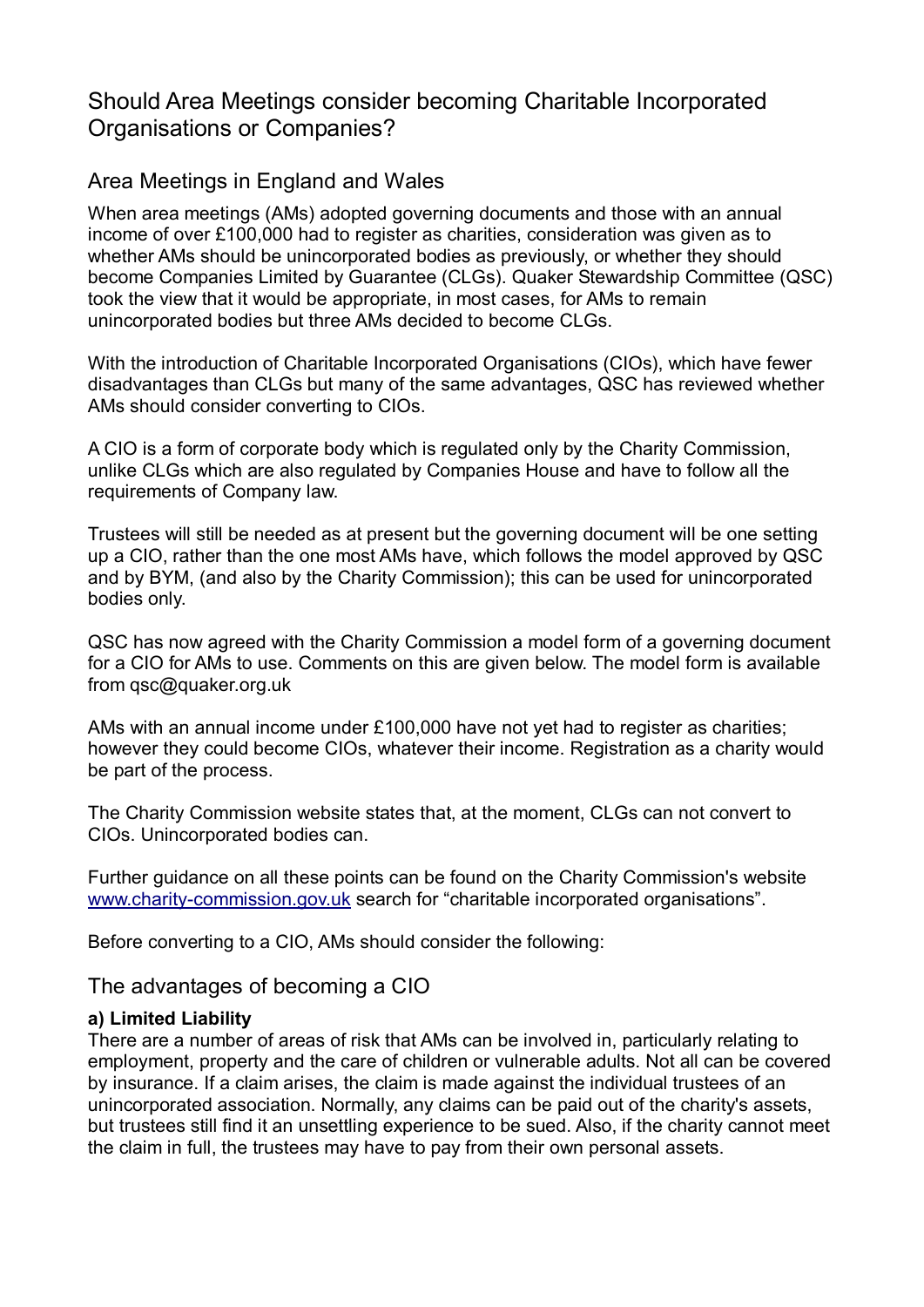If a charity becomes a corporate body (including a CIO), it is that body alone which is sued, and the trustees' personal assets are safe. However, it must be remembered that the corporate body still has to meet any successful claim not covered by insurance, up to the full extent of its assets. This could involve the sale of meeting houses (if these are not held as permanent endowments). But it should also be remembered that trustees will remain personally liable if they act negligently, trade when insolvent (this is easier to do inadvertently than many think) or commit a breach of trust.

### **b) Corporate status**

A CIO has a legal status of its own so that assets such as property and investments can be registered in its sole name rather than in the name of trustees. Most AMs and other Quaker bodies at present use Friends Trusts Ltd for registration of their properties, thereby getting round the problem of having assets in trustees' own names. Some have investments in the name of Friends Trusts Ltd as well; others have investments in their stockbrokers' nominee names.

QSC recommends that:

- AMs give serious consideration to continuing to use the services of Friends Trusts Limited
- the title documents for all land and buildings which an AM (whether or not it is a CIO) owns or is responsible for are stored in Britain Yearly Meeting archives
- The Land Register for any land and buildings held by a CIO shows the address of the CIO and also Friends House, 173–177 Euston Road, London NW1 2BJ – this is to minimise the possibility of any notice or other correspondence sent to the CIO not coming to the attention of the trustees.

#### **c) Appointing trustees**

It may be easier to attract Friends to become trustees of a CIO because of limited liability.

## The disadvantages of becoming a CIO include

#### **a) The time and cost involved.**

Setting up a CIO including agreeing the governing document, will be quite time consuming for the trustees and the AM. The time taken in running a CIO is also likely to be more than that involved in running an unincorporated AM. Legal advice may well be needed initially and there could be ongoing extra costs.

#### **b) Documentation**

The legislation setting up CIOs included 2 model forms of governing document, the intention being that one of these should be used, with very little or no change. However the Charity Commission invited QSC to agree with them a form of CIO constitution specifically for Quaker Meetings to exclude much in the standard documentation that is alien to the Quaker way of business including provisions for General Meetings (with notices to be sent to all members), voting and appointment of proxies to vote on behalf of members. This has now been agreed, and the model form is available from [qsc@quaker.org.uk.](mailto:qsc@quaker.org.uk)

#### **c) Agreement by AM**

It will be important for the whole AM to be sure that this is the right way forward. Do members really feel that it is right to set up an incorporated body in this way to take account of several legal advantages rather than rely on the sort of structure that has served Quakers well in the past?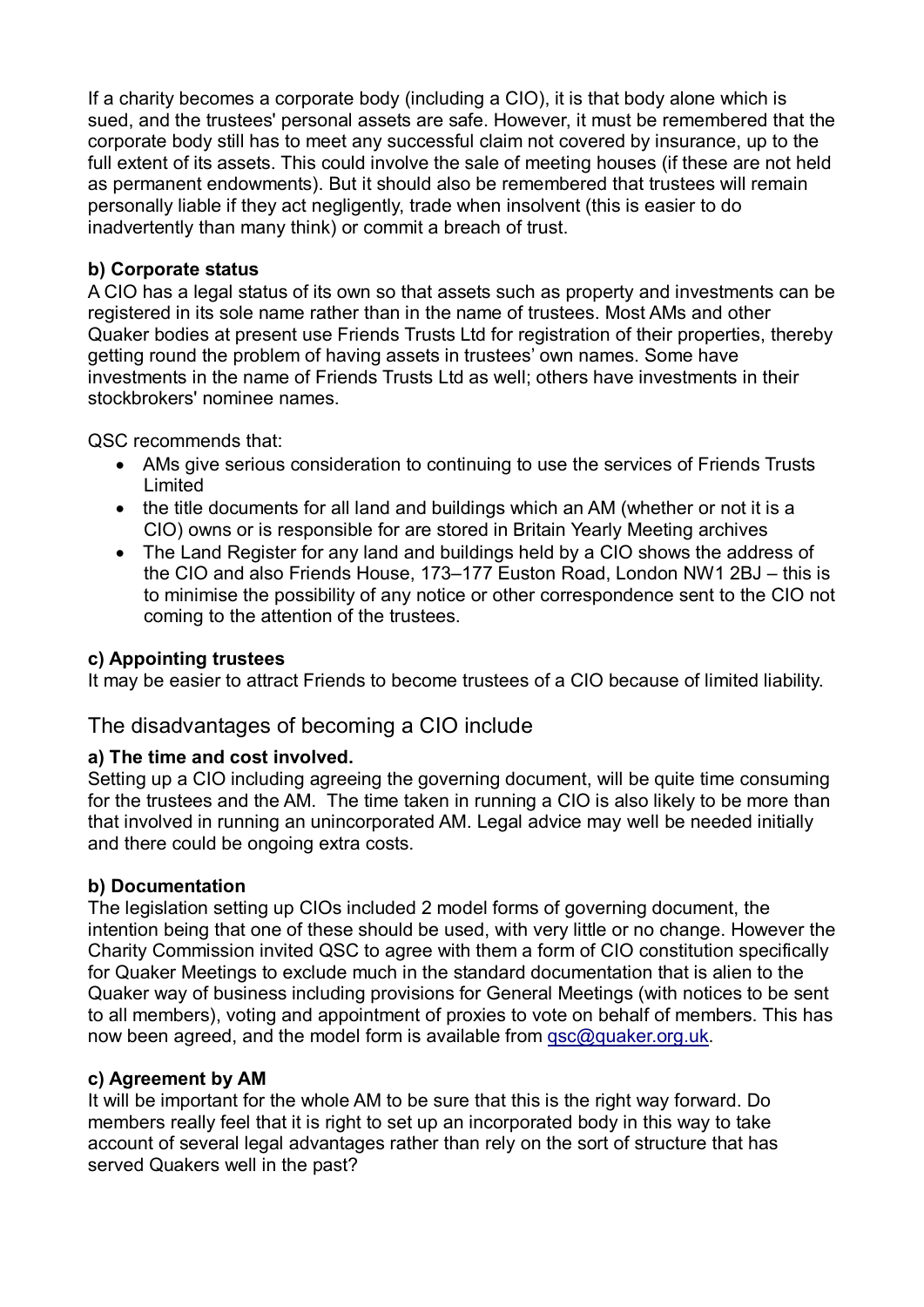### **d) Transfer of assets and liabilities**

Conversion into a CIO means that the AM will be a different body with a different charity registration number. Assets, including properties and bank and building society accounts (including those of local meetings), will have to be transferred.

Trustees will also have to check how the change affects existing contracts including employment contracts and such things as pension schemes and debts.

Eventually, the unincorporated body will have to be closed down, and (if registered) the Charity Commission informed so that its registration can be cancelled. The Charity Commission website gives guidance on this.

#### **e) Registration**

Those AMs whose income at present is under £100,000 a year, do not yet have to register as a charity with the Charity Commission. (Registration is likely to become necessary by 2031, and perhaps before.) However, if an unregistered AM decides to become a CIO, it would have to register immediately. This may be seen by some as an advantage rather than a disadvantage.

### Some key issues

### **Liability**

A company may be sued for negligence or for other wrong-doing. It is the company that may become liable for legal costs and for any recompense that is levied against it (though individual directors could also be liable if personal fault were to be established). In theory, the complete assets of a company could be required to be used to settle a legal liability. Note, however, that charitable companies may hold permanent endowments on trust (and meeting houses frequently fall into this category) that are protected by law and cannot be used for the settlement of the company's debts.

In the case of an unincorporated body, it is the trustees who are sued. The trustees of any charity should always guard against the possibility of successful claims by acting prudently and by taking professional advice where necessary. It is extremely unusual for trustees to become personally liable to pay claims against a charitable trust provided they have acted prudently and honestly, but the possibility cannot be completely ignored - nor can one ignore the possibility that a claim may arise from some historical event.

Trustees are understandably anxious that they may act negligently from ignorance, or that they may become liable because some task that they had thought was being seen to was in fact forgotten. Trustees may take out **trustee liability insurance** which will offer them some protection. Such insurance is sometimes offered free as part of a packet of charity insurance, but the details of what is covered should be studied carefully. It may cover relatively unusual risks such as breach of trust, but will never cover malpractice or fraud, or the cost of penalties incurred as a result of trustees' inaction, or liabilities to third parties.

It is always worrying for trustees to face any sort of legal action. If such an action is taken against the trustees of a Quaker meeting there are likely to be legal costs in defending the action and there is the possibility of a fine or other compensation becoming payable. Whether or not the meeting is incorporated, it would be possible for these costs to be met from the meeting's assets as long as the trustees have acted properly, before any call (in the case of an unincorporated body) is made on the personal assets of the trustees themselves. (Note that if a meeting fails to appoint trustees, the action is likely to be raised against its office bearers, acting on behalf of the meeting.) The liability of an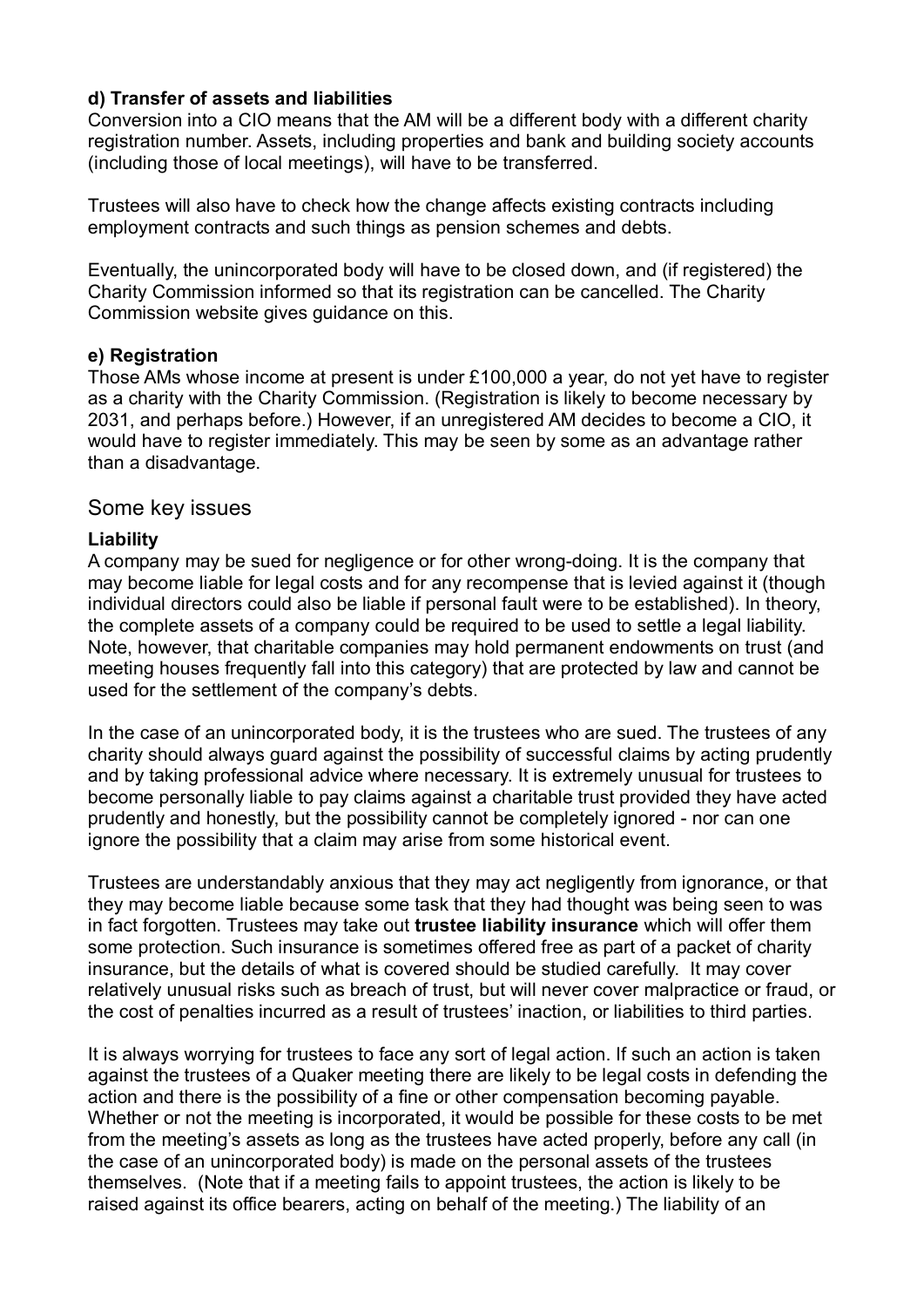incorporated body, by contrast, could extend as far as forfeiting all its available assets, but would then cease.

Appropriate insurance could pay the costs of a court case or an employment tribunal, thus protecting the assets of the meeting – such costs could be high, whether or not the trustees were found to be guilty of anything. In addition, having trustee indemnity insurance may offer reassurance to potential trustees and help them when considering whether to accept appointment. Our experience is that Friends do behave responsibly, so the key question for a meeting is the meeting's attitude to risk.

One duty of trustees is to assess the risks to which they feel that their particular meeting is exposed. They should weigh up the probability of each risk, taking into account the measures and policies that they have put in place to minimise it. Then, in consultation with their meeting, they should consider how much it is worth paying to mitigate the risks (including the possibility of changing the meeting's status).

It should be remembered that if a court case arises against a meeting, it may result from an individual who feels that he or she has been injured by the meeting. Meetings try to care for all individuals whether or not they are members of the worshipping community. For all organisations the establishment of appropriate policies, with trustees working to ensure that they are being followed conscientiously, provides the best safeguard against harming others, whether they are vulnerable individuals, employees or external people.

## Financial Services Compensation Scheme

Should a financial institution such as a bank cease to trade, the deposits of individuals who have invested in it are protected up to certain limits by this scheme (normally £85,000 for money in any one bank). It is run by the Financial Services Authority (or by equivalent schemes covering other countries in the EU). Previously, the investments of unincorporated bodies were not protected in this way if their net assets exceed £1.4 million. This obviously meant that most AMs that owned meeting houses (even when these were held as permanent endowments) were excluded from the scheme. However, this restriction has now been removed, so unincorporated AMs are covered whatever the value of their assets. It is therefore no longer an advantage to become a CIO in order to come within the scheme. There is still an asset limit for incorporated bodies but it is high, and AMs are likely to be under the limit.

An important duty of trustees is to take appropriate action to protect the assets of their charity. The usual way of doing this is to spread the assets among a number of financial institutions rather than keeping all their savings in one place, to use mainstream (rather than fringe) banks, and to avoid any risky investments or accounts. Then, if one institution should fail, the majority of the meeting's assets will still be assured even if a small proportion is lost.

## The agreed model document

As mentioned above, QSC and the Charity Commission have agreed a standard model document to be used by AMs in England and Wales that wish to become CIOs. The process to agree this took over 3 years and involved some compromises. In particular QSC wished the model to follow that for unincorporated AMs approved by BYM and agreed by the Charity Commission. This provides that, in effect, what is in the model is subject to the provisions of Quaker Faith and Practice (QF&P). However the Charity Commission insisted that the starting point should be the legislation setting up CIOs and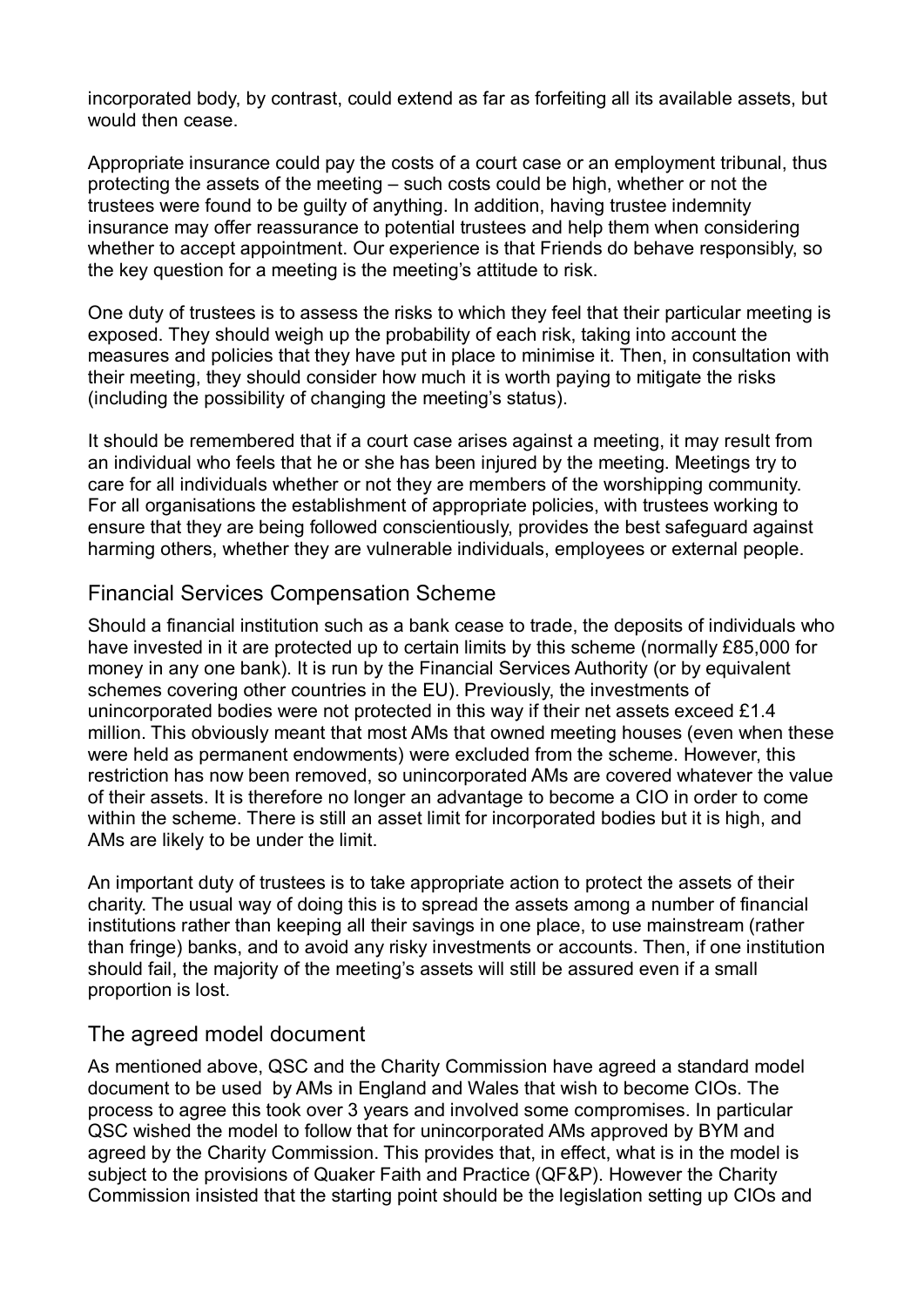the model documents produced in accordance with that legislation.

While the Charity Commission was willing to change the model to exclude much of what is alien to Quakers, such as voting and proxies, and to include Quaker Business Method, it insisted that what was in the document itself, and not QF&P, should prevail in the event of any question arising on the meaning of the provisions. While what is in the agreed model document follows the present edition of QF&P, future changes in QF&P are not covered; if there were major changes resulting in a conflict between the AM's governing document and QF&P, it would be necessary for the AM to change the provisions of its governing document, and this would be subject to the Charity Commission's consent.

Among other provisions of the agreed model which are different from that for unincorporated AMs, are:

a) a quorum for a trustees meeting is half of the trustees for the time being b) one of the meetings of the AM each year must be designated an Annual General Meeting. This will normally be that at which the previous year's accounts and trustees report are presented.

It is assumed that the Charity Commission is unlikely to allow AMs much variation from the model form of governing document agreed with QSC.

## Companies Limited by Guarantee (CLGs)

Becoming a company limited by guarantee is an alternative to becoming a CIO for those AMs who wish to be an incorporated body. As mentioned above, before CIO status was available, three AMs in England and Wales became CLGs.

However, although becoming a CLG might give an AM more freedom as to what is in its governing document, the usual forms of such documents include much alien to Quaker business method, and no model form has been agreed by QSC. The governing document (known for companies as the Memorandum and Articles of Association) would have to be agreed with the Charity Commission and Companies House. It is likely that legal advice would have to be obtained.

Also, any CLG is subject to company law, as are its directors (the trustees.) A company secretary would need to be appointed (this could be one of the directors.) Annual accounts and returns would have to be rendered to Companies House as well as to the Charity Commission; fines are often imposed by Companies House if accounts and returns are late.

## Area Meetings in Scotland

The law relating to CIOs does not apply to Scottish charities but Scottish Charitable Incorporated Organisations (SCIOs) are available in Scotland, monitored by the Office of the Scottish Charity Regulator (OSCR), and much of what is said in this paper, applies equally to SCIOs. No form of SCIO constitution specifically applicable to Quakers, has yet been agreed with OSCR. Consideration is being given as to whether it should. Unlike the position with CIOs, it is understood that a SCIO can retain the same charity registered number as the unincorporated body it replaces, provided a certain procedure is followed.

Further guidance on SCIOs is available on OSCR's website .[/http://www.oscr.org.uk/about](http://www.oscr.org.uk/about-scottish-charities/scio)[scottish-charities/scio](http://www.oscr.org.uk/about-scottish-charities/scio)